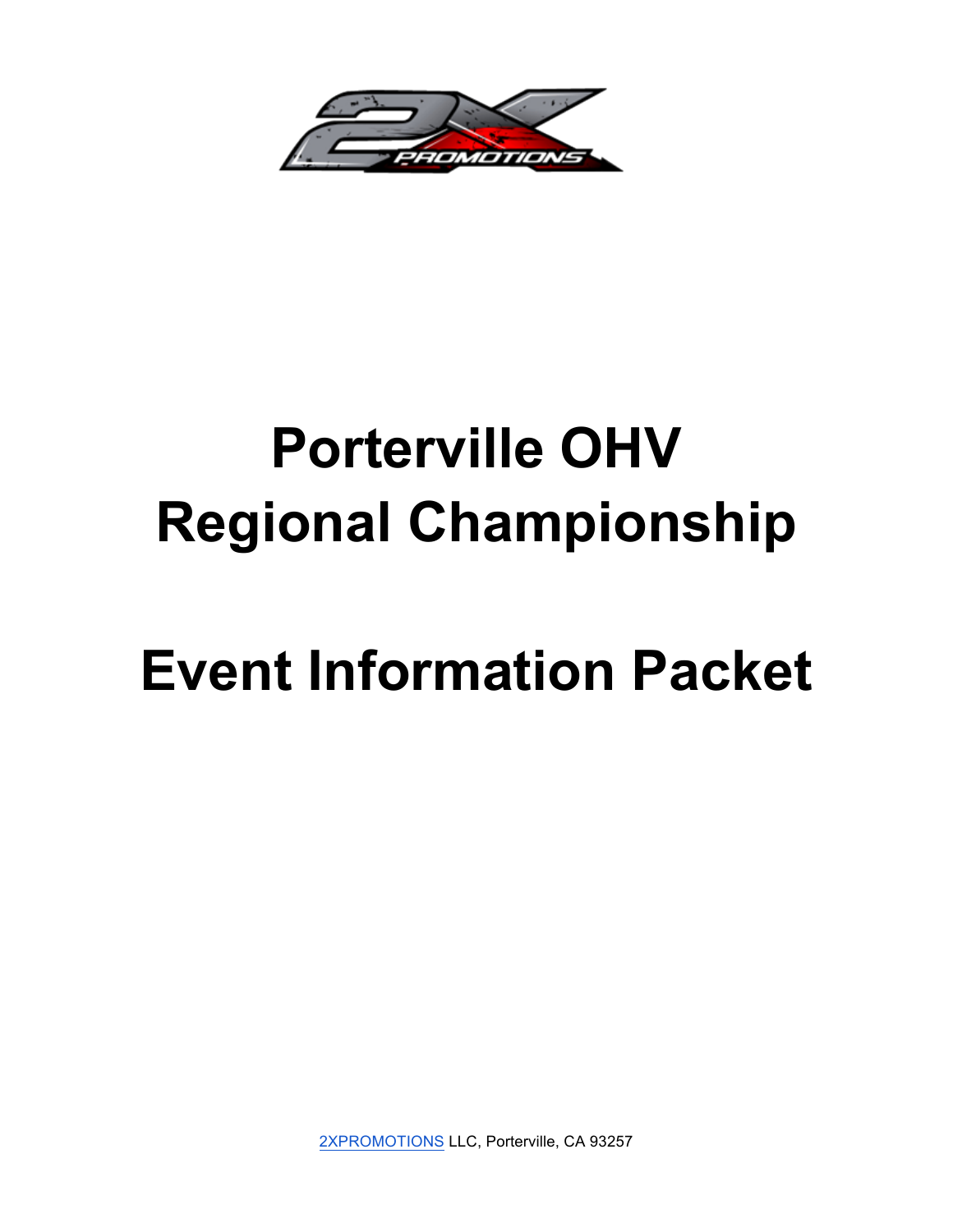

2X Promotions is excited to welcome you to the 2021 Loretta Lynn's MW Regional Championship at Porterville OHV Park. Many of you have spent the last 4 months qualifying for this event. Well now it's here and we're glad you chose to join us!

2X Promotions recognizes the hard work and long hours you've put into reaching the Southwest Regional Championship, and because of that, we've put together this event information packet to make your experience and time go as smoothly as possible while at 2xPark.

Inside this packet, you'll find practice times, registration rules, fee breakdowns, local hotels, as well as a track map. In addition, 2X Promotions will have real-time race results for your review at http://2xlive.com/.

2X Promotions thanks you for your participation and wishes you the best of luck in our event.

Sincerely,

Myron Short **2X Promotions, LLC** Porterville, CA 93257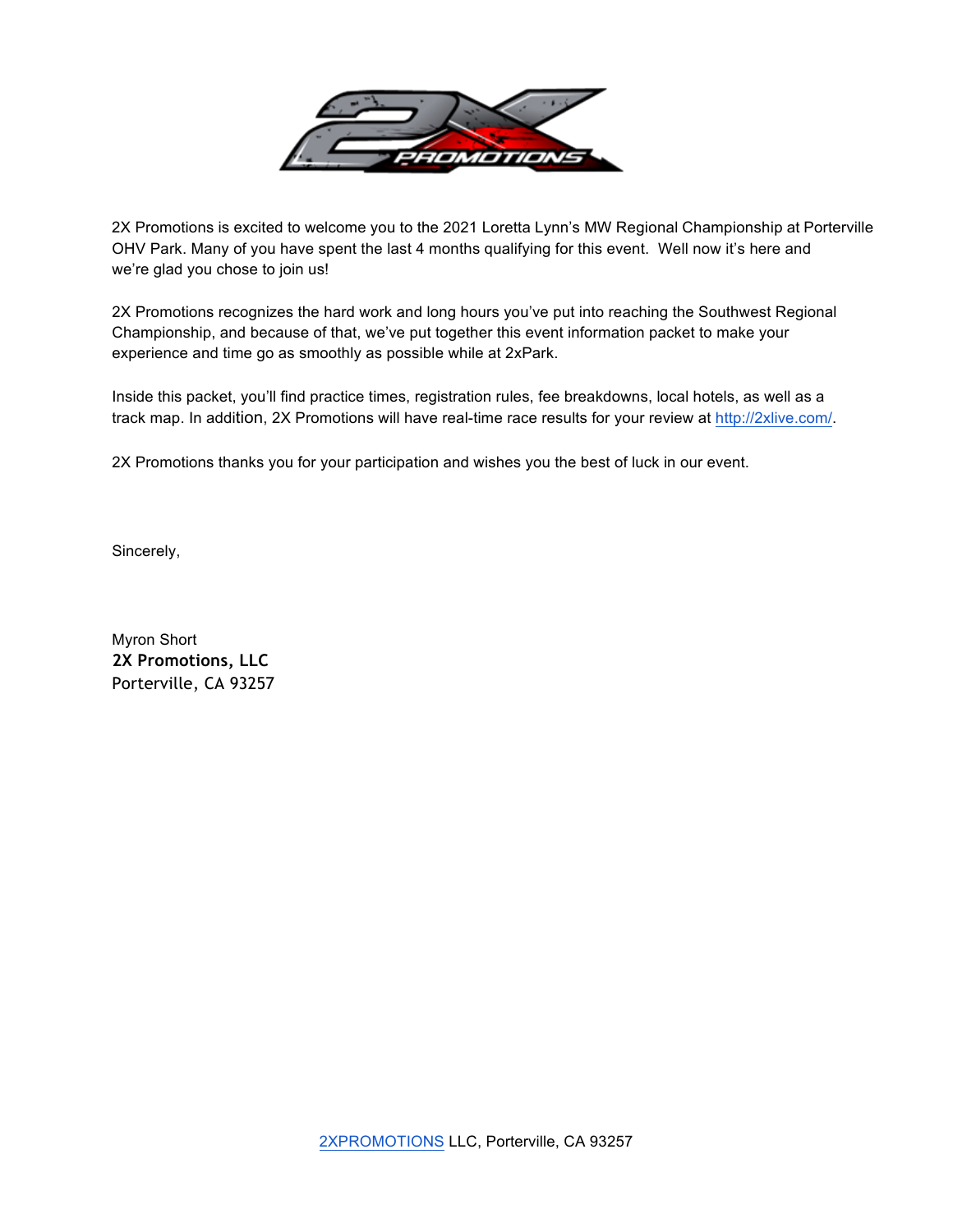

#### **Registration Procedures**

Riders can enter a total of FOUR classes at the Regional. However, a rider is limited to only two classes at the National. Thus, if a rider qualifies in more than two classes, he will have to declare which two classes he will compete in at the National.

All riders, including minors, MUST check in at registration. You will need your transponder number and your last 4 of your bike vin.

At registration, the rider and/or rider's parents or guardian shall:

- Get transponder (if supplying your own, make sure you bring it to registration).
- Register for the appropriate classes.
- Sign all entry, insurance and liability release forms.
- Obtain practice stickers.

If a rider is in two classes and the practice sessions for those classes are run together, or the rider is in back-to-back practice sessions, he may request to practice with a different group for his additional classes. **Rider must purchase separate practice sessions for each practice requested**. Otherwise, riders may not practice with classes in which they are not registered.

| <b>Practice Schedule</b> |                       |  |  |
|--------------------------|-----------------------|--|--|
| Friday                   | $9:00$ AM - $3:00$ PM |  |  |
| <b>Saturday</b>          | $8:00$ AM             |  |  |
| Sunday                   | 8:00 AM               |  |  |

#### **YOU MUST BE REGISTERED AND CHECKED IN AT REGISTRATION WITH TRANSPONDER MOUNTED ON YOUR BIKE, PRIOR TO PRACTICE - MXSPORTS RULE - NO EXCEPTION**S

This is not an open practice. Wristbands and Practice Stickers are required.

2XPROMOTIONS LLC, Porterville, CA 93257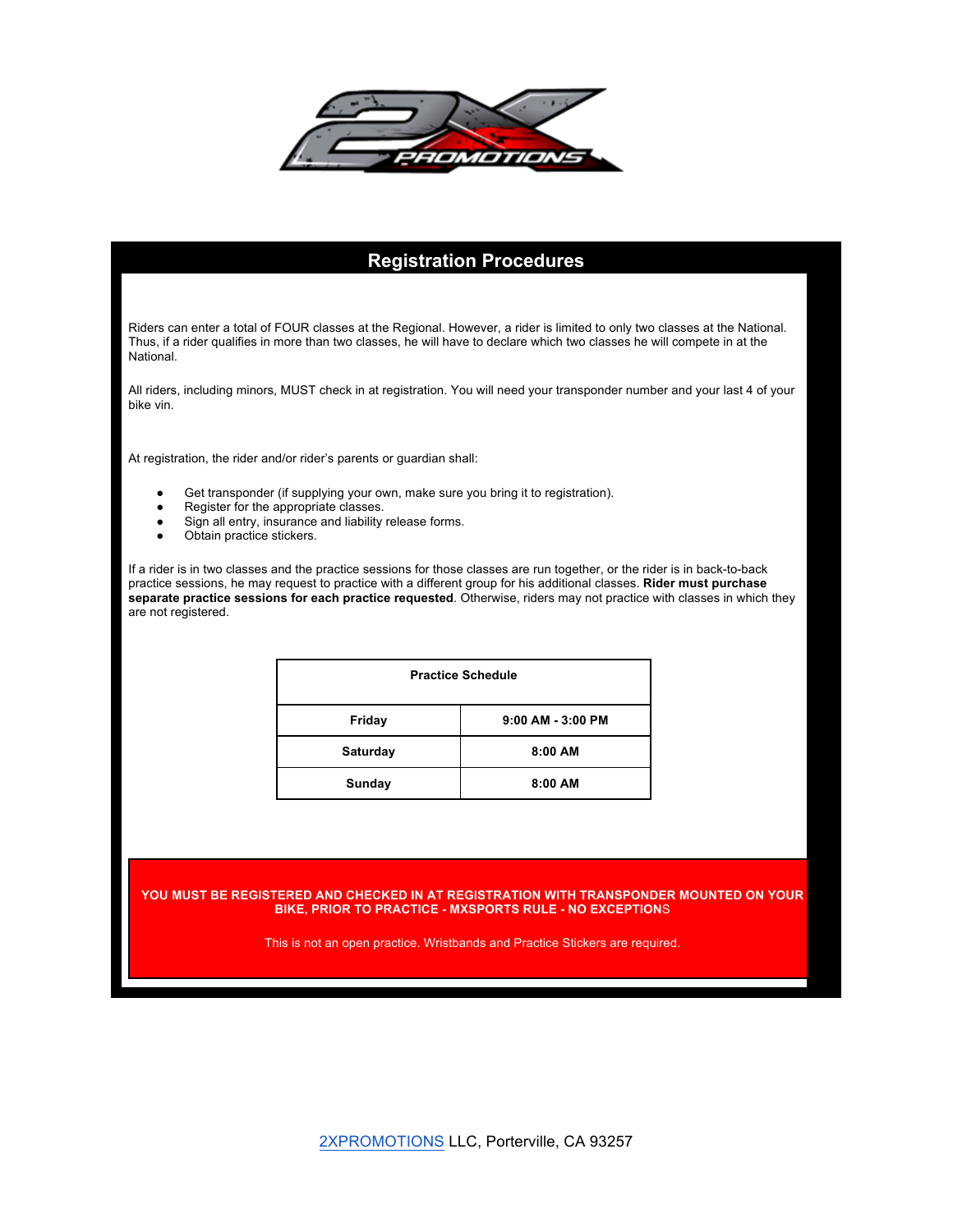

## **Welcome to the Amateur National Regional Championship**

**Please bring this form and the following to registration prior to practice.**

### **Friday Practice \$30.00 per session Race Entry fee for weekend \$60 per class**

#### **MX Sports Entry \$80.00 Per Class (If not Pre Entered)**

**Current AMA Card** (If card needs to renewed or you do not have a card with you stop at AMA booth prior to getting in line.)

For all classes registered, please have **Bike Frame #s**:

| Bike # | Brand | Class # /Description | Last 4 #'s on Vin |
|--------|-------|----------------------|-------------------|
|        |       |                      |                   |
|        |       |                      |                   |
|        |       |                      |                   |
|        |       |                      |                   |
|        |       |                      |                   |
|        |       |                      |                   |

**Transponder** – Rental is \$20.00 per rider, a current Credit Card, check or Cash for \$200 to hold for collateral. Please pick up Transponder Rental/Own envelope prior to getting in line.

If you own your transponder bring # or transponder to signups,

# transponder is not charged or needs to be registered on line at mylaps.com. (Please Fill out Envelope)

**All riders must be present at registration** to sign Release Waivers. (Minor waivers are double sided)

stickers, rider will need to enter track Make sure after registering you have practice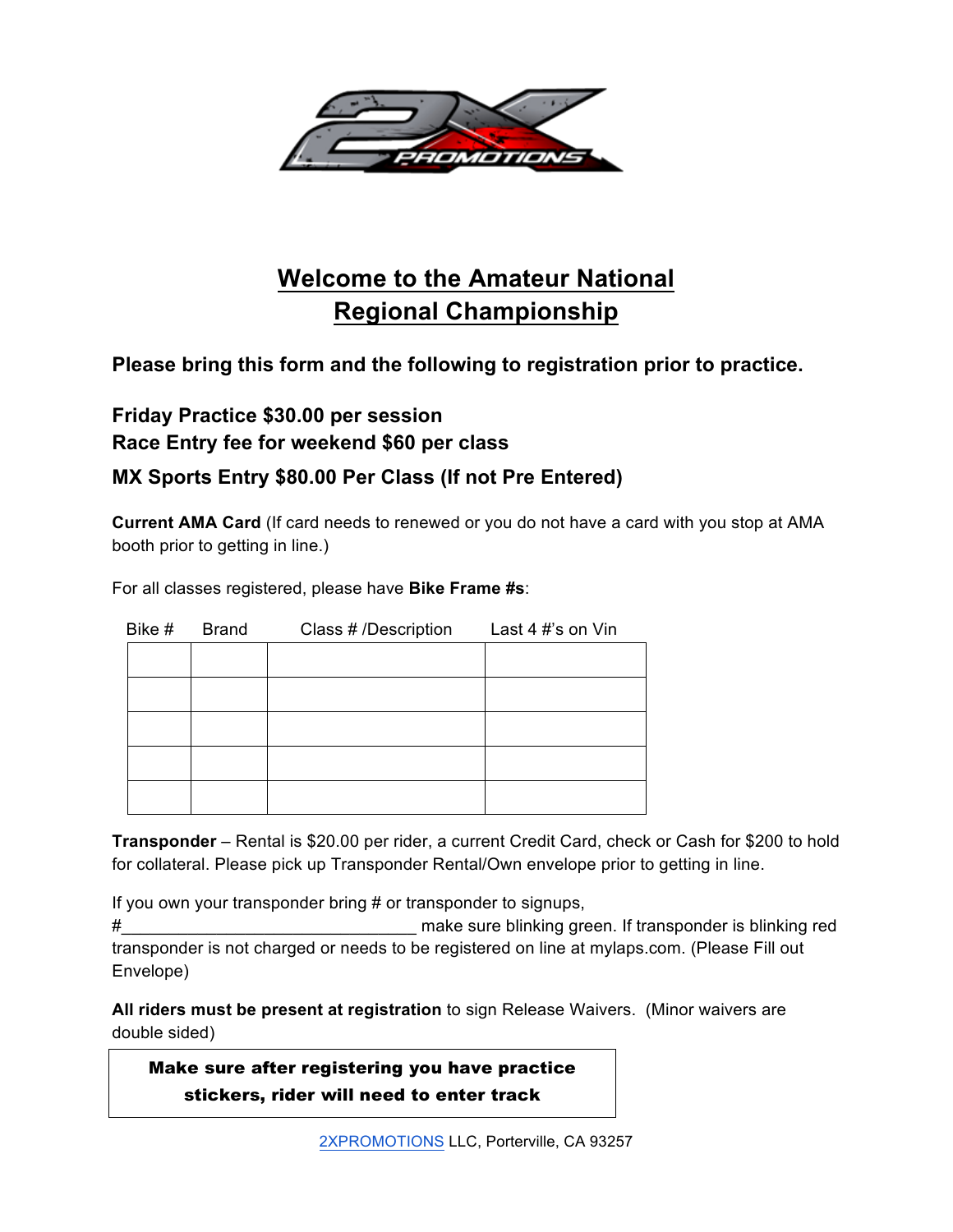

- Riders must clearly display the appropriate practice stickers on their front number plate as well as have their wristbands on at all times. Riders without wristbands and practice stickers will be denied access to track.
- Practices will be started from designated areas, cutting the track during practice sessions is prohibited. Exit the track at designated areas only.
- All riders and spectators will be required to sign a proper release and waiver before entering the park.
- Parents are responsible for their children at all times.
- Repeat violations will result in loss of membership and rites to ride at this park.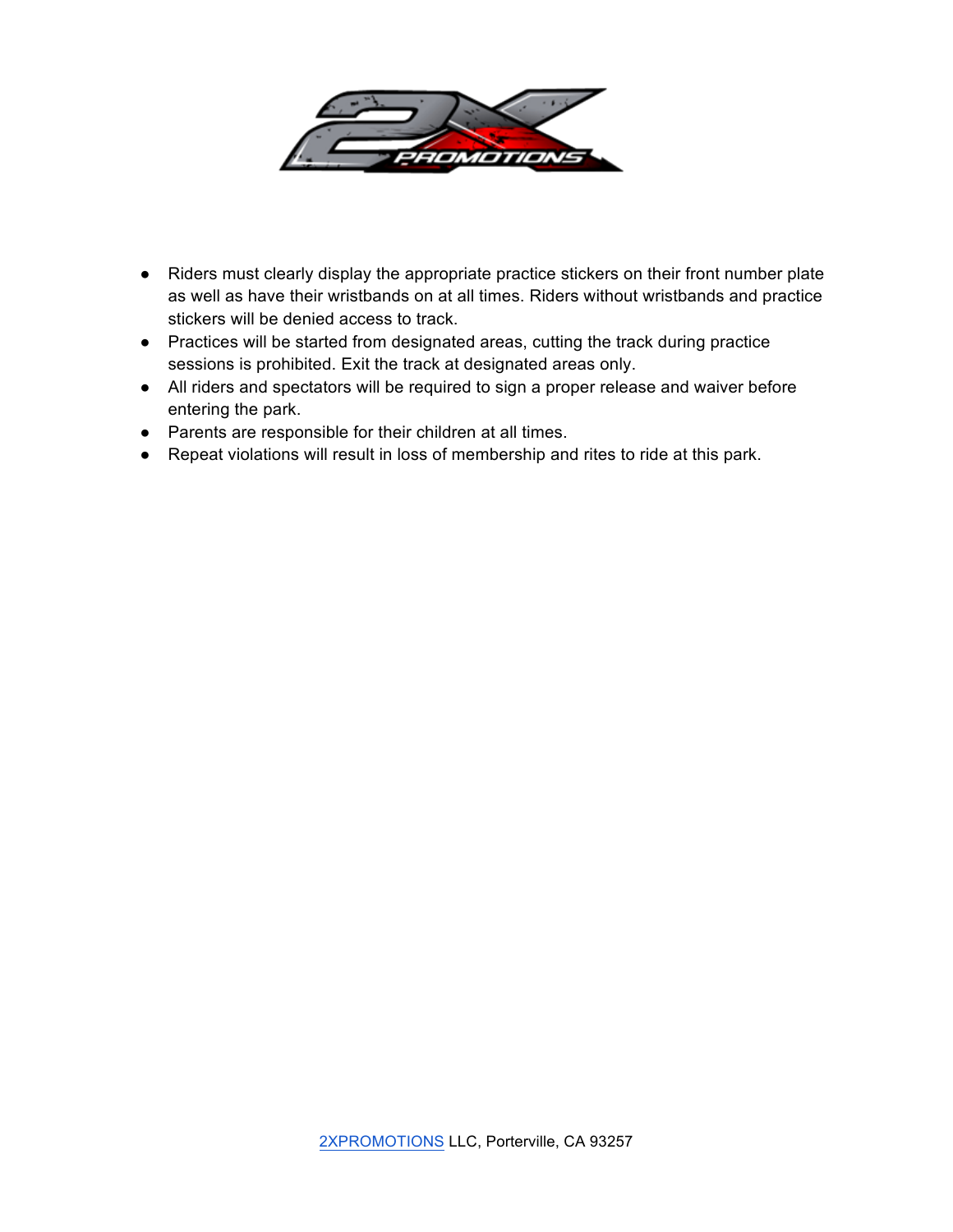

#### **Admission - Camping - Entry Fees**

| <b>Admission Fees</b><br>GA<br>Coverage                                |                                                                       |                                           |                                                                                              |  |  |  |  |
|------------------------------------------------------------------------|-----------------------------------------------------------------------|-------------------------------------------|----------------------------------------------------------------------------------------------|--|--|--|--|
| <b>Entry Date</b>                                                      |                                                                       |                                           |                                                                                              |  |  |  |  |
| June 10, 2021<br>June 11, 2021<br>June 12, 2021<br>June 13, 2021       | Thurs. - Sun.<br>Fri. - Sun.<br>Sat. - Sun.<br>Sunday only            | \$30.00<br>\$30.00<br>\$20.00<br>\$15.00  |                                                                                              |  |  |  |  |
| *** No Refunds For Early Departures - No. Exceptions ***               |                                                                       |                                           |                                                                                              |  |  |  |  |
| <b>Camping Fees</b>                                                    |                                                                       |                                           |                                                                                              |  |  |  |  |
| <b>Entry Date</b>                                                      | Coverage                                                              | Fee                                       |                                                                                              |  |  |  |  |
| June 10, 2021<br>June 11, 2021<br>June 12, 2021                        | Thurs - Sun.<br>Fri. - Sun.<br>Sat. - Sun.                            | \$40.00<br>\$20.00<br>\$20.00             |                                                                                              |  |  |  |  |
| <b>Entry Fees at the Track</b><br>Fee<br>Entry<br>Coverage<br>Payments |                                                                       |                                           |                                                                                              |  |  |  |  |
| <b>Friday Practice</b><br>MX Sports Race Fee<br>2X Promotions Race Fee | <b>Friday Only</b><br>Per Class (If not Already Pre Reg)<br>Per Class | \$30.00 Per Session<br>\$80.00<br>\$60.00 | Cash, Check,<br>*Major credit cards                                                          |  |  |  |  |
|                                                                        |                                                                       |                                           | *Credit Card Convenience Fee \$5.00.                                                         |  |  |  |  |
|                                                                        |                                                                       |                                           |                                                                                              |  |  |  |  |
| Entry                                                                  | <b>Transponder Fees</b><br>Coverage                                   | Fee                                       | Payments                                                                                     |  |  |  |  |
| AMB Transponder                                                        | Saturday<br>Sunday                                                    | \$20.00 Rental                            | <b>Credit Card Deposit Required</b><br>Card Not Charged if Returned<br>\$280.00 Cash Deposit |  |  |  |  |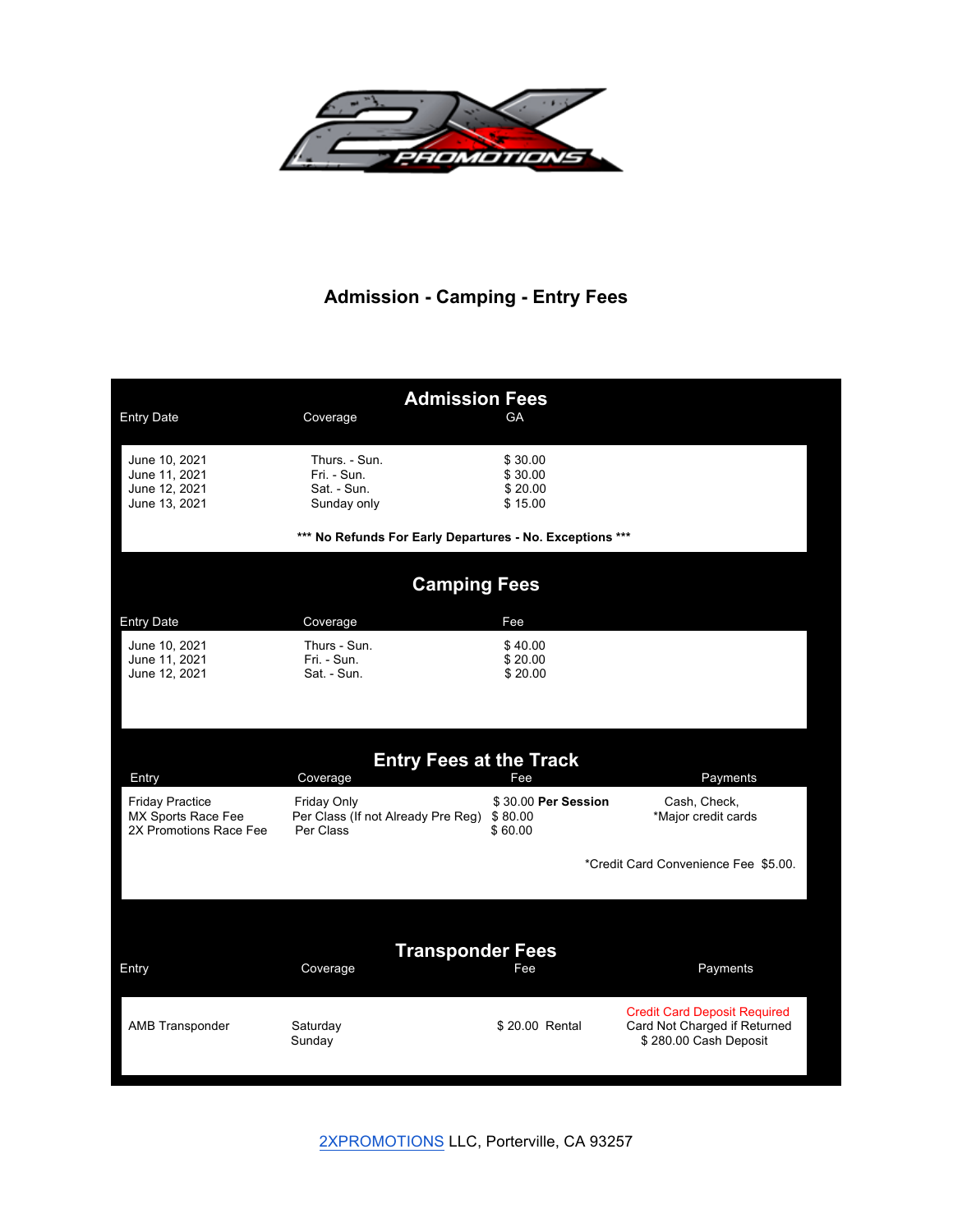

#### **Event Schedule**

| Thursday<br>6/10/21                    | Friday<br>6/11/21                                             | Saturday<br>6/12/21                                  | Sunday<br>6/13/21                                    |
|----------------------------------------|---------------------------------------------------------------|------------------------------------------------------|------------------------------------------------------|
| <b>Gates Open</b><br>4:00 PM - 9:00 PM | <b>Gates Open</b><br>6:00 AM - 9:00 PM                        | <b>Gates Open</b><br>6:00 AM - 9:00 PM               | <b>Gates Open</b><br>6:00 AM - 6:00 PM               |
| Registration                           | Registration                                                  | Registration                                         | Registration                                         |
| 4:00 PM - 8:00 PM                      | $6:30$ AM - 4:00 PM<br><b>Practice</b><br>$9:00$ AM - 3:00 PM | $6:30$ AM - 4:00 PM<br><b>Practice</b><br>8:00 AM    | $6:30$ AM -<br><b>Practice</b><br>8:00 AM            |
|                                        |                                                               | <b>Riders Meeting</b><br>Over PA system              | <b>Riders Meeting</b><br>Over PA system              |
|                                        |                                                               | Racing<br>Immediately following<br>practice          | Racing<br>Immediately following<br>practice          |
|                                        |                                                               | <b>Awards</b>                                        | <b>Awards</b>                                        |
|                                        |                                                               | 1/2 Hour After<br><b>Final Class Moto</b><br>Posting | 1/2 Hour After<br><b>Final Class Moto</b><br>Posting |
|                                        |                                                               |                                                      |                                                      |
|                                        |                                                               |                                                      |                                                      |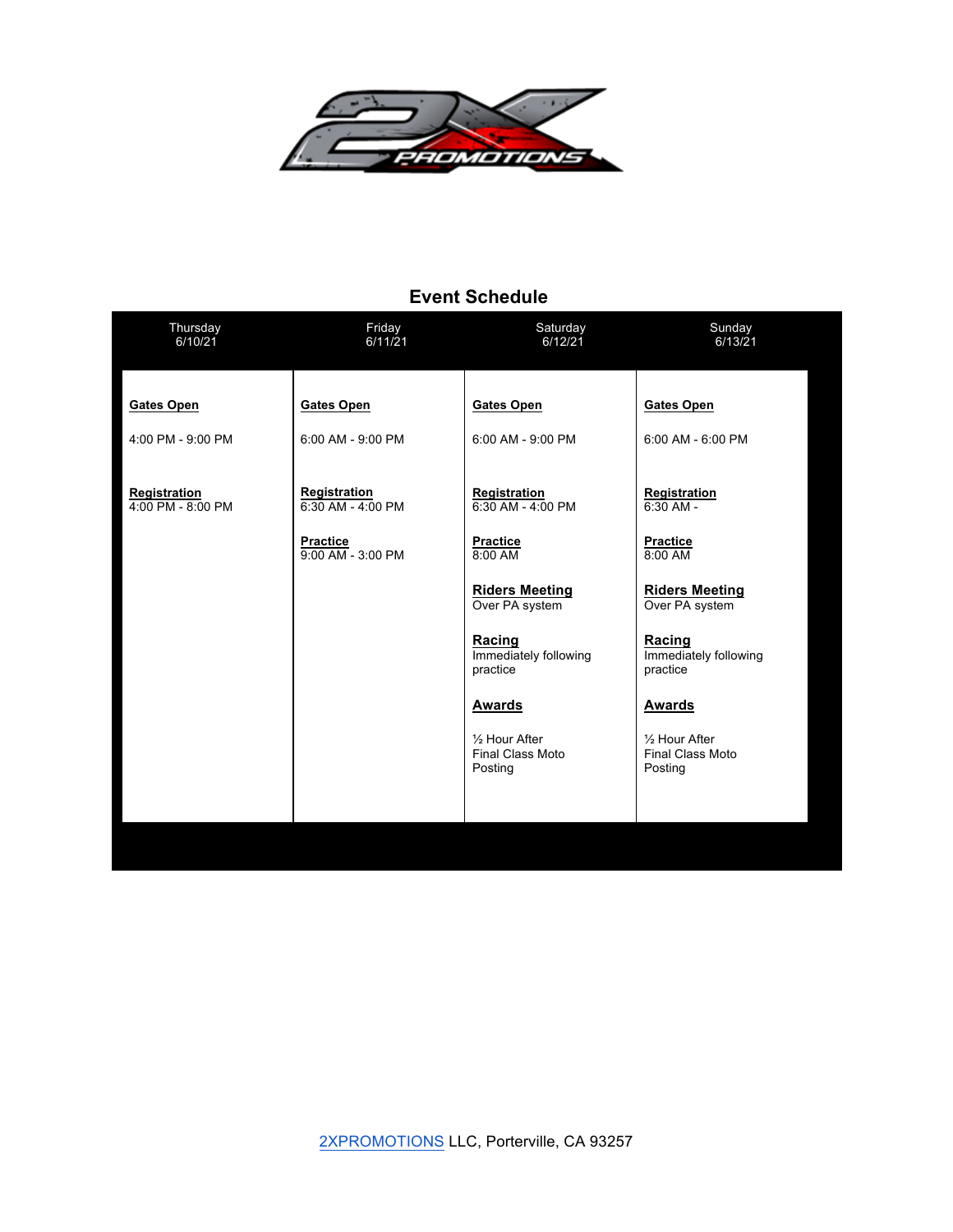

### **Track Information**

Porterville,Ca (2xpark) www.2xpromotions.com West & Scranton, 2701 W. Scranton Ave **Shipping: Please call in advance for proper address 559-500-2276**

#### **DIRECTIONS TO TRACK**

**From the Los Angeles Area:** I-5 North to 99 North, take 65 Porterville exit , Left on Scranton, past Park on left, turn left on West Rd.

**From Sacramento Area:** From 99 South, take Porterville/Springville Exit East. Turn right at westwood light, Right on Scranton and Left on West Rd

#### **Hotels**

**Pala Casino Spa & Resort** 1154 CA-76 Pala CA 92059 **Pala Mesa Resort** 2001 Old Hwy 395 Fallbrook CA 92028 Other hotels located in Temecula or Escondido CA

#### **Hospitals**

Sierra View Medical Center: 465 W Putnam Ave, Porterville,Ca Kaweah Health Medical Center: 400 W Mineral King Ave, Visalia, Ca

#### **WEATHER**